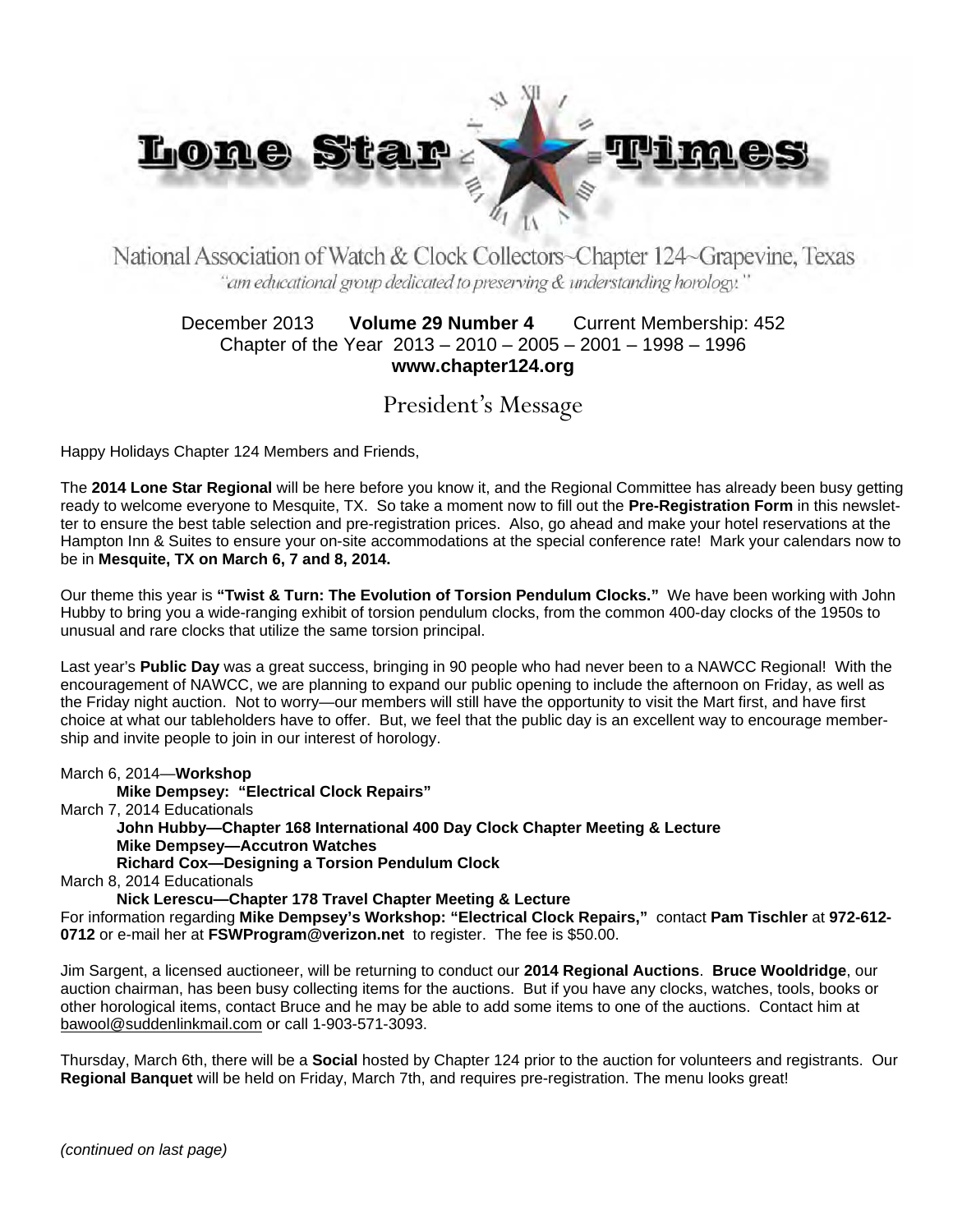





2014 Lone Star Chapter 124 Regional

# March  $7 \approx$  March 8

#### **HAMPTON INN & CONVENTION CENTER 1700 RODEO DRIVE, MESQUITE, TEXAS 75149**

TABLES RESERVED BY GROUP MUST BE IN ONE ENVELOPE ALL PRE-REGISTRATIONS RECEIVED BY FEBRUARY 28TH WILL BE CONFIRMED BY MAIL REFUNDS WILL BE GRANTED UP TO FEBRUARY 28TH TABLES MUST BE SET UP AND DISPLAYED IN THE MART ONLY HOROLOGICAL ITEMS MAY BE BOUGHT AND SOLD IN THE MART ONLY MEMBERS OF NAWCC, THEIR SPOUSE & CHILDREN UNDER 18 WILL BE ADMITTED INTO THE MART THE MART WILL BE OPEN TO THE PUBLIC THE AFTERNOON OF MARCH 7 AND ON MARCH 8 ALL EDUCATIONAL PROGRAMS AND THE EXHIBIT ARE FREE & OPEN TO THE PUBLIC NO PETS ARE ALLOWED IN THE MART, WITH THE EXCEPTION OF SERVICE DOGS NAWCC OFFICERS & MEMBERS ARE NOT RESPONSIBLE FOR LOSS. DAMAGE, INJURY OR TORT DURING THE REGIONAL. NAWCC RULES WILL GOVERN.

| <b>NAME</b>    | NAWCC NUMBER                                     |
|----------------|--------------------------------------------------|
| PHONE (        | F-MAII                                           |
| <b>ADDRESS</b> |                                                  |
| CITY           | STATE ZIP                                        |
|                | NAME FOR BADGES INCLUDE MEMBER SPOUSE & CHILDREN |
|                |                                                  |

| Mart Admittance (NAWCC Member or spouse) | Quantity | <b>Price Each</b><br>\$25.00 each | Total<br>ا \$ |
|------------------------------------------|----------|-----------------------------------|---------------|
| l Member's Children Under 18             |          | <b>FREE</b>                       |               |
| <b>8 Foot Mart Table</b>                 |          | $$35.00$ each $$$                 |               |
| Friday Night Banquet (Pre-register only) |          | \$28.00 each                      | l \$          |
| Number of Vegetarian Meals Requested     |          |                                   |               |

Check Number \_\_\_\_\_\_\_\_\_ Total \$ \_\_\_\_\_\_\_\_\_\_

| AM BRINGING CLOCKS \_\_\_\_\_\_\_\_\_ WATCHES \_\_\_\_\_\_\_\_\_ TOOLS \_\_\_\_\_\_\_\_\_ BOOKS \_\_\_\_\_\_\_\_\_

Payment in US currency or check Make check payable to Lone Star Chapter 124 Mail to: Gene Meysenburg, 11028 Creekmere, Dallas, TX 75218 *gm1000@prodigy.net 214-328-1984*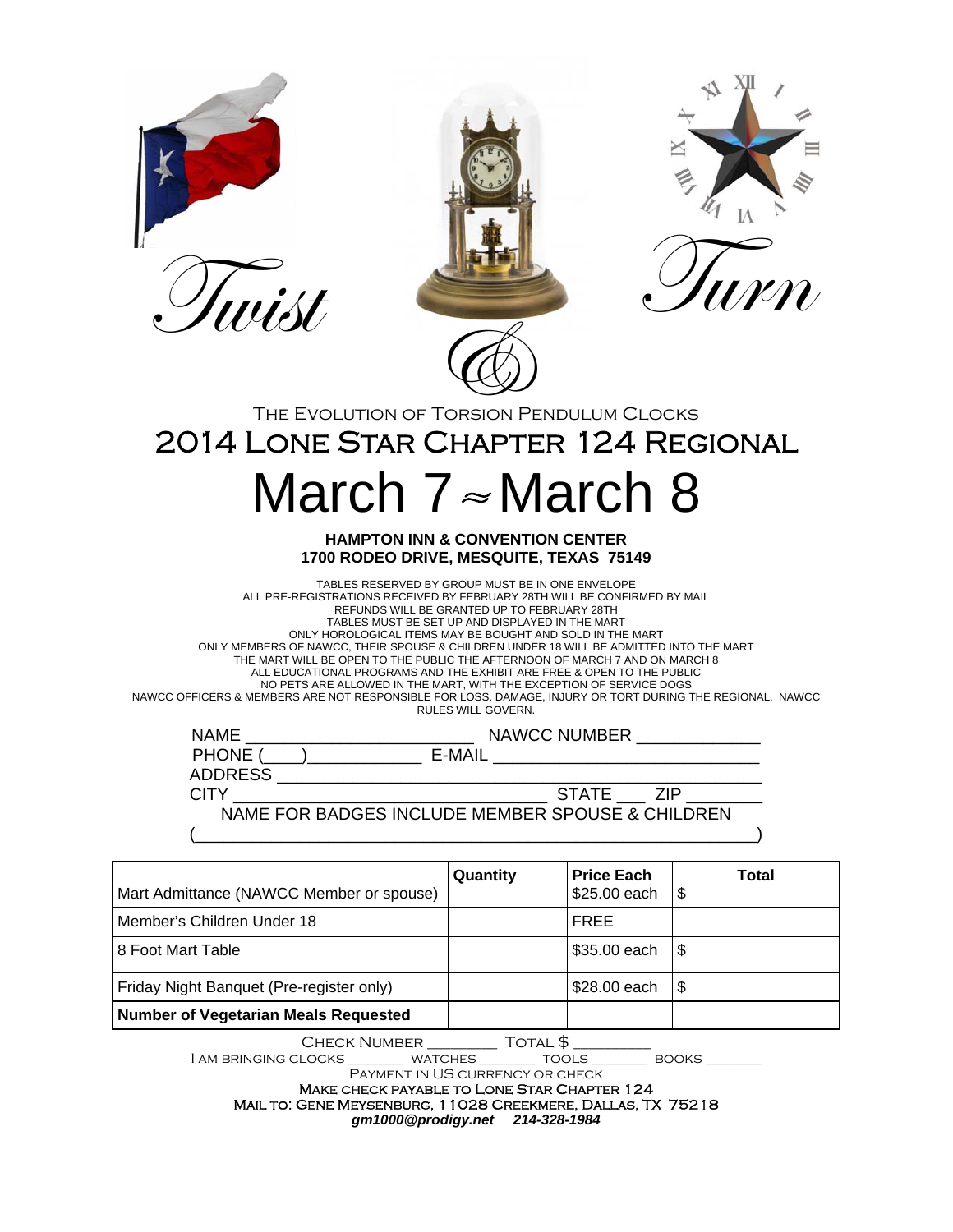## **Lone Star Chapter 124 presents**



# Tinist & Turn



The Evolution of Torsion Pendulum Clocks

**Thursday, March 6 9:00 Electric Clock Repair w/ Mike Dempsey \$50 Separate registration Contact: Pam Tischler fswprogram@verizon.net 2:00-4:30 Mart Unloading 5:30 Social Hour/Cash Bar/ Auction Preview 6:30 Auction** 

**SCHEDULE OF EVENTS Friday, March 7 7:00 Mart Setup 8:00 Mart Opens 10:00 International 400 Day Clock Meeting 1:00 Accutron Watches 1:00 Mart Open to the Public 2:30 Designing a Torsion Clock 5:00 Mart Closes 5:00-6:00 Auction Preview/Cash Bar 6:00 Banquet** 

**7:30 Auction** 

**Saturday, March 7 8:00 Mart Opens (Public Day) 9:00 Travel Chapter Meeting 10:00 Children's Table 10:30 Exhibit Tour 12:00 Grand Door Prize Drawing 2:00 Mart Closes 3:00 Security ends** 

**Co-Hosted by Southwestern Chapter 15, Five State Collectors Chapter 80 & San Jacinto Chapter 139 Mesquite Hotels & Motels** 

**Hampton Inn (on site) 1-800-HAMPTON or 972-329-3100 \$89 single or double or \$109 for Suite Mention NAWCC for discounted rate.** 

**Holiday Inn Express—972-288-9900 Super 8 Motel—972-289-5481 Spanish Trail Inn—972-226-9800 Marriott Courtyard—972-681-3300** 

### **HAMPTON INN & CONVENTION CENTER 1700 RODEO DRIVE, MESQUITE, TX, 75149**

| Complete and send with applicable check made payable to: Lone Star Chapter #124<br>To Gene Meysenburg gm1000@prodigy.net, 11028 Creekmere, Dallas, TX 75218 |                                                                             |                                                                      |
|-------------------------------------------------------------------------------------------------------------------------------------------------------------|-----------------------------------------------------------------------------|----------------------------------------------------------------------|
| Please PRINT:<br>Mr. Mrs. Ms. Chease check appropriate blank.)                                                                                              | Check appropriate box:<br>$\Box$ New #124 Member<br>$\Box$ Renew my member- | Dues are \$10 per year.<br>Yrs @ $$10 =$<br>Join/renew for 1-5 years |
| <b>NAME</b><br>$NAWCC \#$                                                                                                                                   |                                                                             |                                                                      |
| STREET PHONE PHONE                                                                                                                                          |                                                                             |                                                                      |
|                                                                                                                                                             |                                                                             |                                                                      |
|                                                                                                                                                             |                                                                             |                                                                      |
|                                                                                                                                                             |                                                                             |                                                                      |